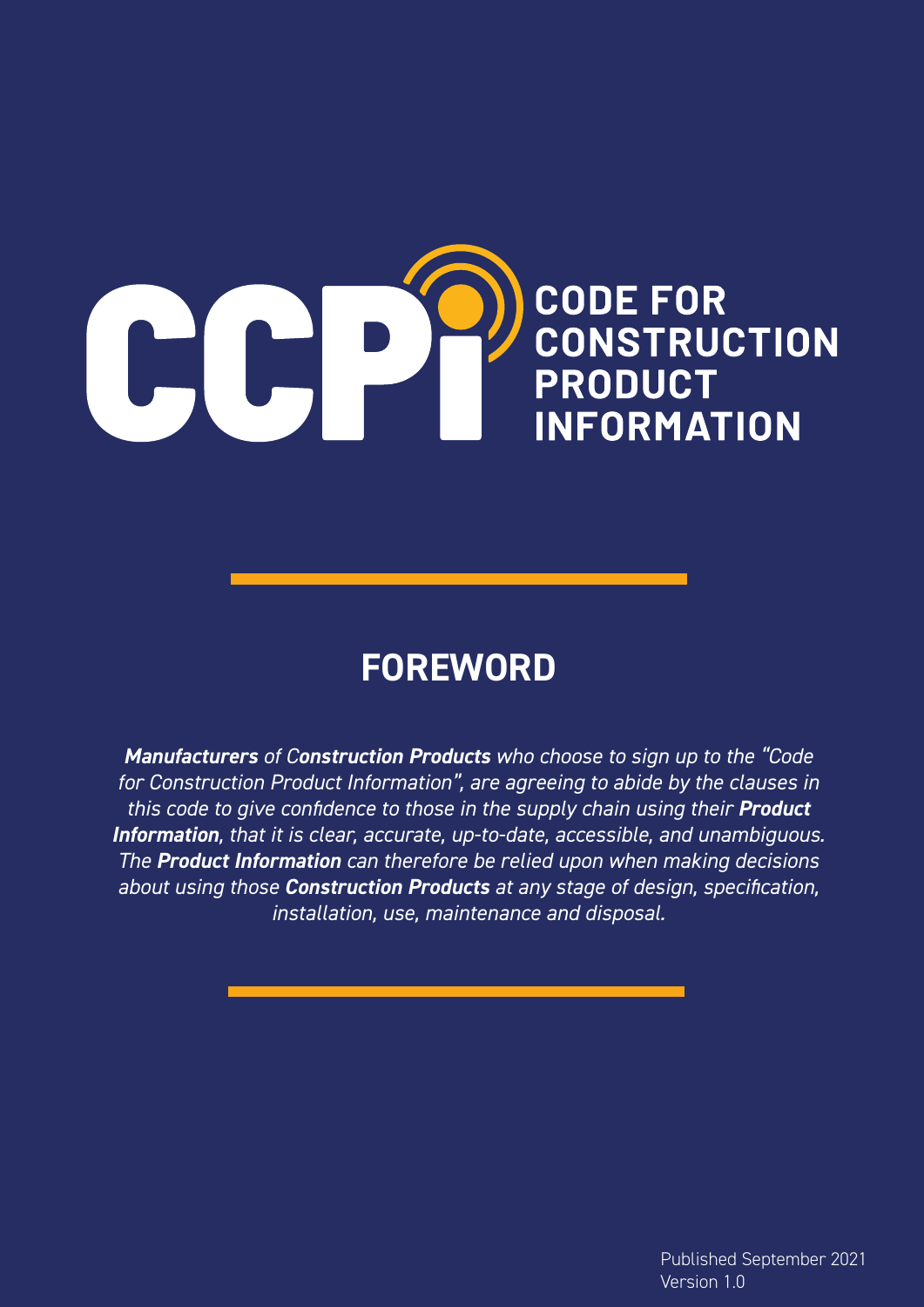# **Definitions**

## **Construction Product**

A **Construction Product** is defined as "a product, substance or collection thereof, that has been manufactured, refined or processed and declared by its **Manufacturer** for an intended end use for temporary and/or permanent inclusion in a building or civil engineering works, whether as part of new construction, refurbishment or maintenance."

Note: examples of 'collection thereof' include for example a system or kit, and all included bought-in and supplied product.

### **Product Information**

**Product information** is defined as "any information about a **Construction Product** made available to internal and/or external stakeholders. This includes but is not limited to, **Product Information** given in writing, in print, online, electronically or in an advertisement".

## **Manufacturer**

**Manufacturer** is defined as "any natural or legal person who manufactures a **Construction Product**, or has a **Construction Product** designed or manufactured and places it on the market under their own name or trademark".

Further, the responsibility of the **Manufacturer** is placed on any person who changes the intended use of a **Construction Product** in such a way that different essential or other legal requirements will become applicable, or substantially modifies or re-builds a **Construction Product** (thus creating a new **Construction Product**), with a view to placing it on the market or for putting it into service."

## **Accessing Product Information**

For stakeholders of **Construction Products** to make informed decisions as to the design, specification, installation, use, maintenance and disposal of **Construction Products** it is important that they have access to the appropriate **Product Information**. The Code requires all **Manufacturers** of **Construction Products** to have a webpage within the **Manufacturer's** control, where **Product Information** can be accessed. If any personal data is sought to access such **Product Information** as detailed in clauses 4, 5, 6, 8 & 9, then the **Manufacturer** must process such personal data in accordance with all applicable data protection and privacy legislation in force from time to time in the UK (UK GDPR).

## **Guidance**

Detailed guidance for the Code of Construction Product Information is available on the CPI Ltd.'s website www.cpicode.org.uk.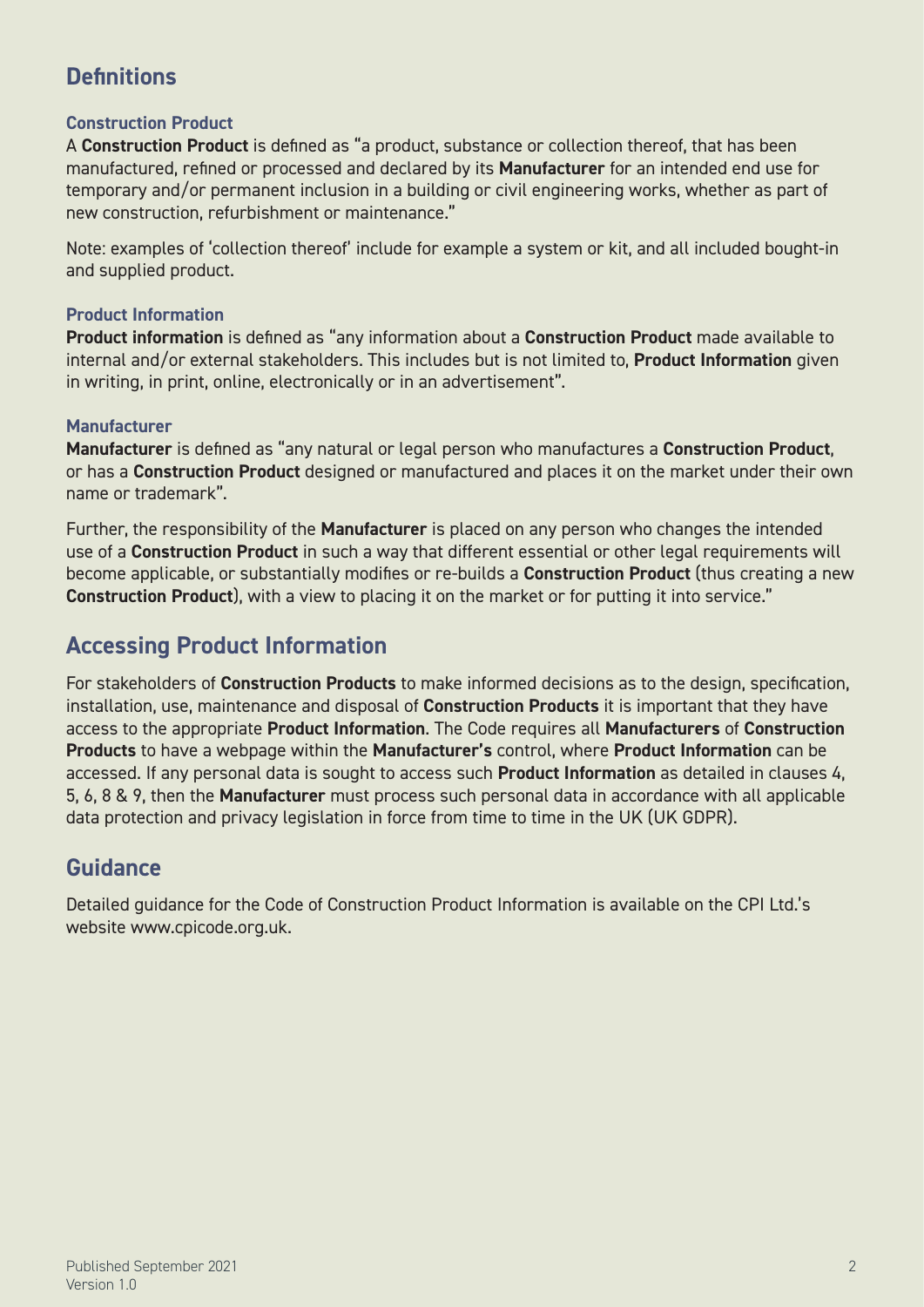# **Information Creation Clauses 1 - 3**

*Good Product Information must be thought through right from the start. There needs to be clear ownership, process, and structure for how Product Information is created and managed throughout its life, with consideration to ongoing responsibility when in the hands of third parties. The importance of proper review by competent people, whether internal or external to the organisation, cannot be underestimated.*

# **Clause One**

*A Manufacturer must have in place a documented sign-off process for creating Product Information.*

### **Minimum requirements**

- **•** A named individual(s)/role(s) must be nominated to be responsible for the creation of the '**Product Information**' at its instigation
- **•** The final **Product Information** must be signed off by an appropriately competent person
- **•** There must be an audit trail: keep records of processes undertaken, documentation reviewed, including input from internal and external third parties
- **•** Must have, and be able to demonstrate, a process for issuing the **Product Information** to all appropriate internal and external channels

### **Considerations**

- Ensure all appropriate internal and external stakeholders have input
- Consider how to demonstrate "looping back" if later comments change the original version
- Consider how you demonstrate sign-off by departments or individuals, where appropriate, prior to final sign-off
- Although it may not be possible in all circumstances, where appropriate, consider adopting digital tools for greater traceability, improved efficiency and record keeping
- Consider a scheduled review of '**Product Information**' wherever it may be held

# **Clause Two**

*A Manufacturer must have in place a formal version control process for all Product Information.*

### **Minimum requirements**

- **•** Where appropriate **Product Information** must show unique identifiers with;
	- » Version identifier
	- » Date of issue
- **•** Have a documented process that sets out your rules for assigning identifiers
- **•** Be clear about how stakeholders can check that '**Product Information**' is the latest version
- **•** Be clear about how stakeholders can access pre-existing **Product Information** relating to previously sold/ discontinued '**Construction Products**'
- **•** Must have, and be able to demonstrate, a process for updating all appropriate internal and external channels within a reasonable deadline pre-set by the **Manufacturer**

### **Considerations**

- Using unique identifier to also highlight type of **Product Information**
- Ability to confirm this **Product Information** is correct version - e.g., QR code, digital object identifier(s) or similar, to direct to correct information
- Separating process for major (revision) vs minor (version) changes, considering whether the changes affect the meaning, function or intended use; - e.g. revision (1.0 to 2.0) vs version (1.0 to 1.1)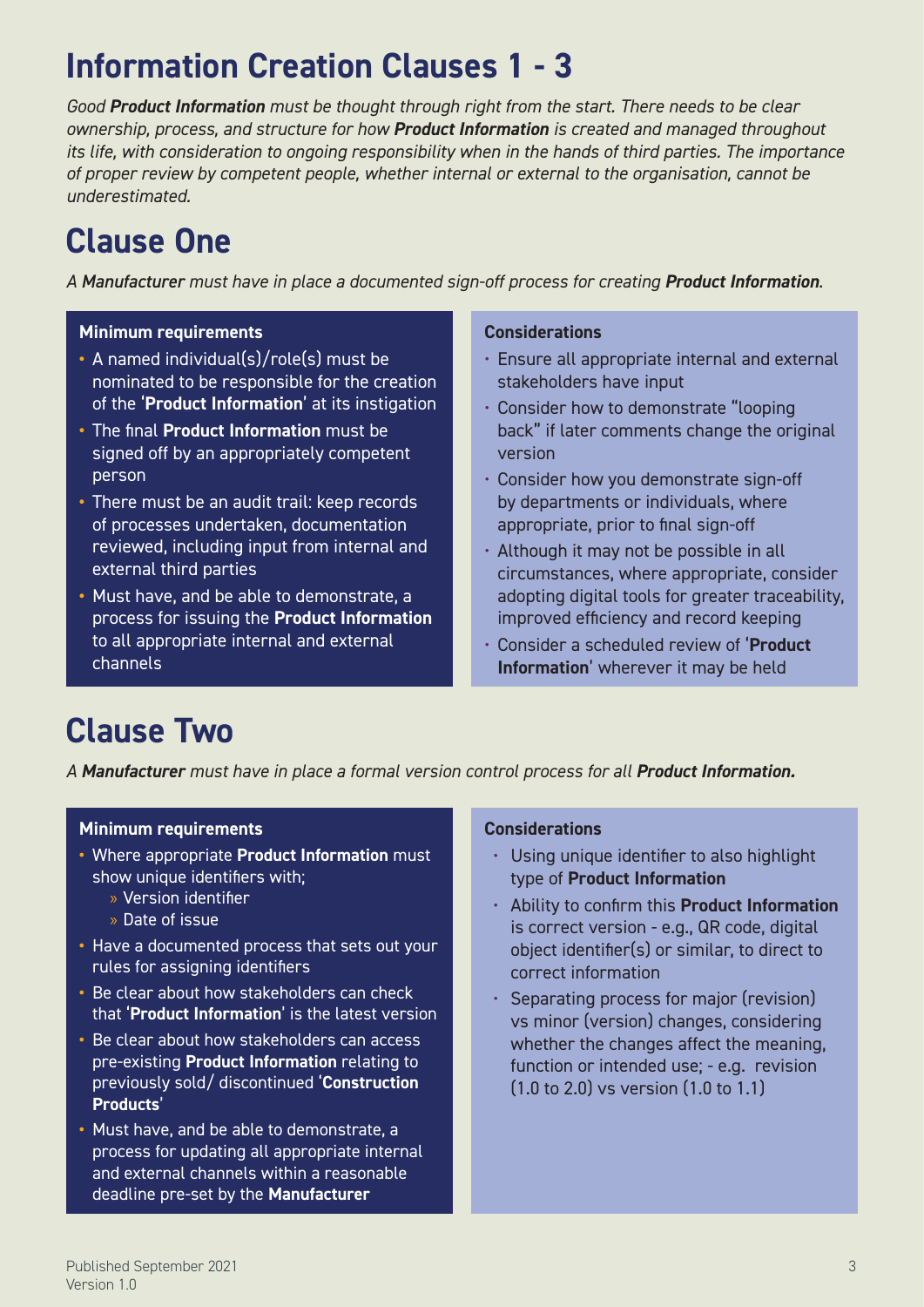# **Clause Three**

*A Manufacturer must not use misleading or ambiguous wording, phrasing or imagery and must embrace the use of plain English to ensure accurate representation of Product Information and performance claims.*

### **Minimum requirements**

- **•** Do not use words or phrases that exaggerate and/or do not accurately represent, a **Construction Product's** performance or capability
- **•** Only use industry terminology and abbreviations, including acronyms, where the competent intended user of the **Product Information** would be expected to understand them
- **•** Do not use imagery that could mislead the user into inaccurate application, representation and/ or performance of the **Construction Product**
- **•** Only use product images (real or rendered) that accurately reflect the **Construction Product** being sold. If one **Construction Product** image is used to represent a range, provide a statement of clarity near said image for the user
- **•** Evidence a reference guide for ambiguous words/phrases and the use of correct imagery that can be used in the creation of **Product Information** – this may include referring to relevant Trade Association guidance
- If in any doubt as to which words, phrases or imagery would be appropriate or acceptable, please refer to the appropriate Trade Association or Industry Body for clarity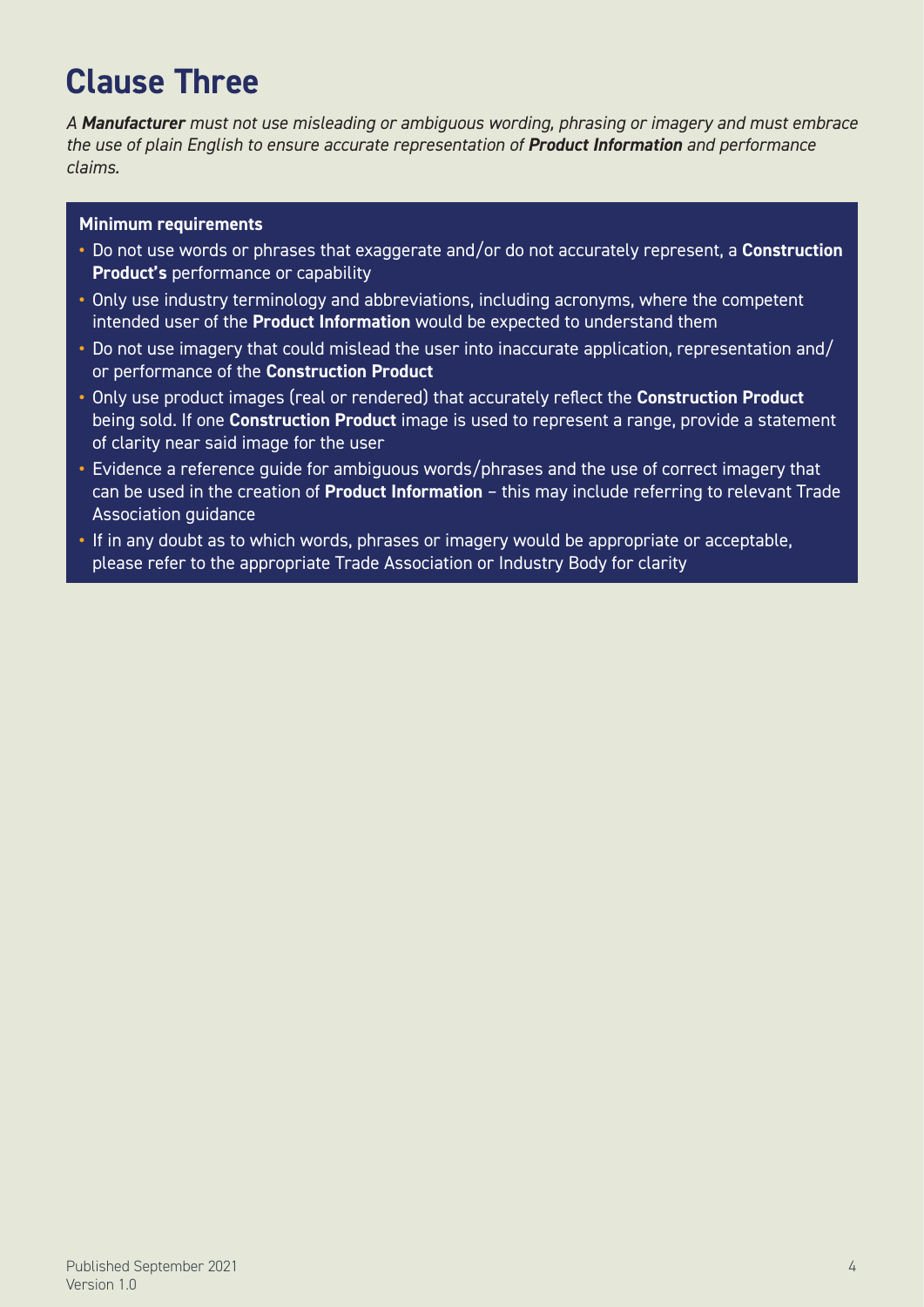# **Core Information Clauses 4 - 7**

*It is imperative that performance and characteristic Product Information is clear, up to date and accessible so that it can be relied upon, by competent users, when making product comparisons and selections for their projects and/or intended applications. These clauses draw out the essential Product Information required when making such decisions. However, the importance of proper review by competent people, from both supplier and user cannot be underestimated.*

# **Clause Four**

*A Manufacturer must provide valid and demonstrable documentation where claiming compliance to, or achievement of, any Certification, Classification, or Industry Standard.*

### **Certification**

Offers a high level of scrutiny. Certification is carried out by an independent third-party organisation accredited to ISO 17065 by a National Accreditation Body (such as UKAS). Certification should be carried out in accordance with the schedule of accreditation, which will be published on the Accreditation Body webpage. Certification tasks can include European Technical Assessments and CE marking where appropriate.

**Details of your certification, i.e., a certificate, must be publicly available on your webpage, and/or the certificate number and provider must be stated for a third party to check.**

#### **Classification**

Confirmation of a level of performance based on defined applications as set out in the Classification Reportand is based on one or more prescribed tests as identified in a formally published classification standard.

Classification standards are a commonly used part of the European **Construction Products** Regulation (CPR).

European Classification standards are published by BSI and CEN in response to a European Commission Delegated Act.

**Classification reports are intended to be published in full to get the full context of the classification. Therefore, you must make available, in full, on request and/or where appropriate on your webpage.**

### **Industry approved or recognised standard**

A formally agreed and publicly available method of determining a level of achievement and/or performance.

This method must be capable of being reproduced by different testing bodies and therefore provides a reliable basis from which comparisons can be made. This allows people to determine a performance requirement without specifying a particular product.

**Test reports are intended to be published in full to get the full context of the test conducted. Therefore you must make them available, in full, on request and/or where appropriate on your webpage.**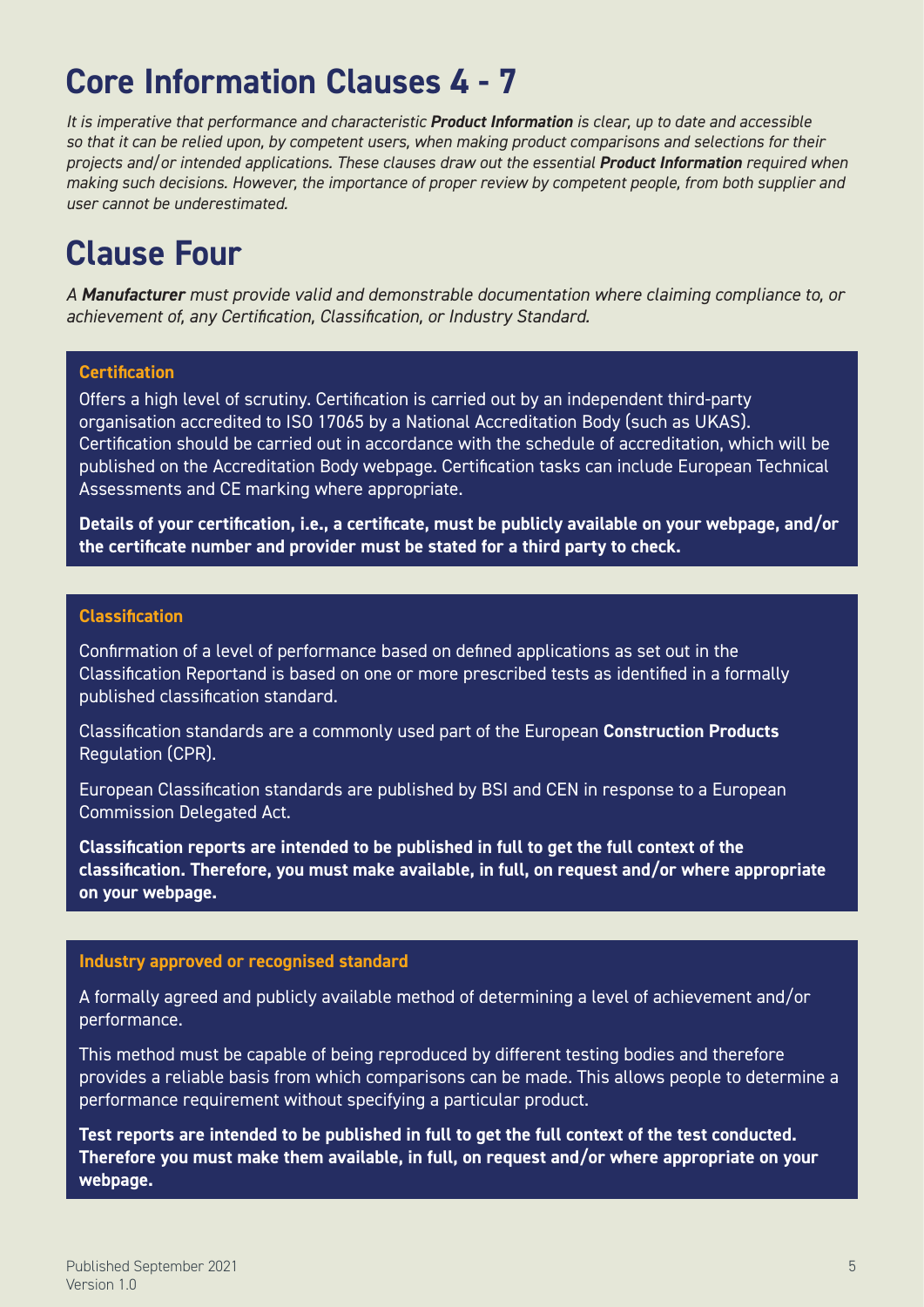# **Clause Five**

*A Manufacturer must provide specific documentation when making any product performance claims which are outside of Certification, Classification or Industry Standard tests;*

- **•** All stated performance data must be referenced back to a valid dated test or specified technical assessment
- **•** Where a test is referenced, it must state the **Construction Product** tested, the test, date passed, under what standard, where tested and by whom and the last date its validity was reviewed
- **•** Stated performance data must be clear as to whether it is based on calculated and/or tested performance and **manufacturers** must clearly state where tests are laboratory tests;
- **•** Specific properties relevant to intended application must be clear e.g., structural/fire/acoustic/ thermal
- **•** Be specific to the intended application and where known, provide examples of limitations or inappropriate applications.

### **Minimum requirements**

**• Construction Product** performance claims as detailed above must be made available on request, and shared in an appropriate timeframe.\* Or, where appropriate, on your webpage.

*\* Where the documentation can be made publicly available, it is expected that manufacturers should respond to the request within 28 days.* 

# **Clause Six**

*A Manufacturer must make available on their webpage the descriptive and physical characteristics of the Construction Product, including, where applicable and not limited to;*

- **•** Manufacturer and Product Name
- **•** Product Type
- **•** Code/Model/Reference/SKU
- **•** Description
- **•** Application/Use
- **•** Material
- **•** Weight
- **•** Finish /Colour
- **•** Packaging
- **•** Pack size
- **•** Unit of measure
- **•** Chemical properties/Safety data sheets
- **•** Size/dimensions (product & installation spatial requirement)
- **•** Shelf life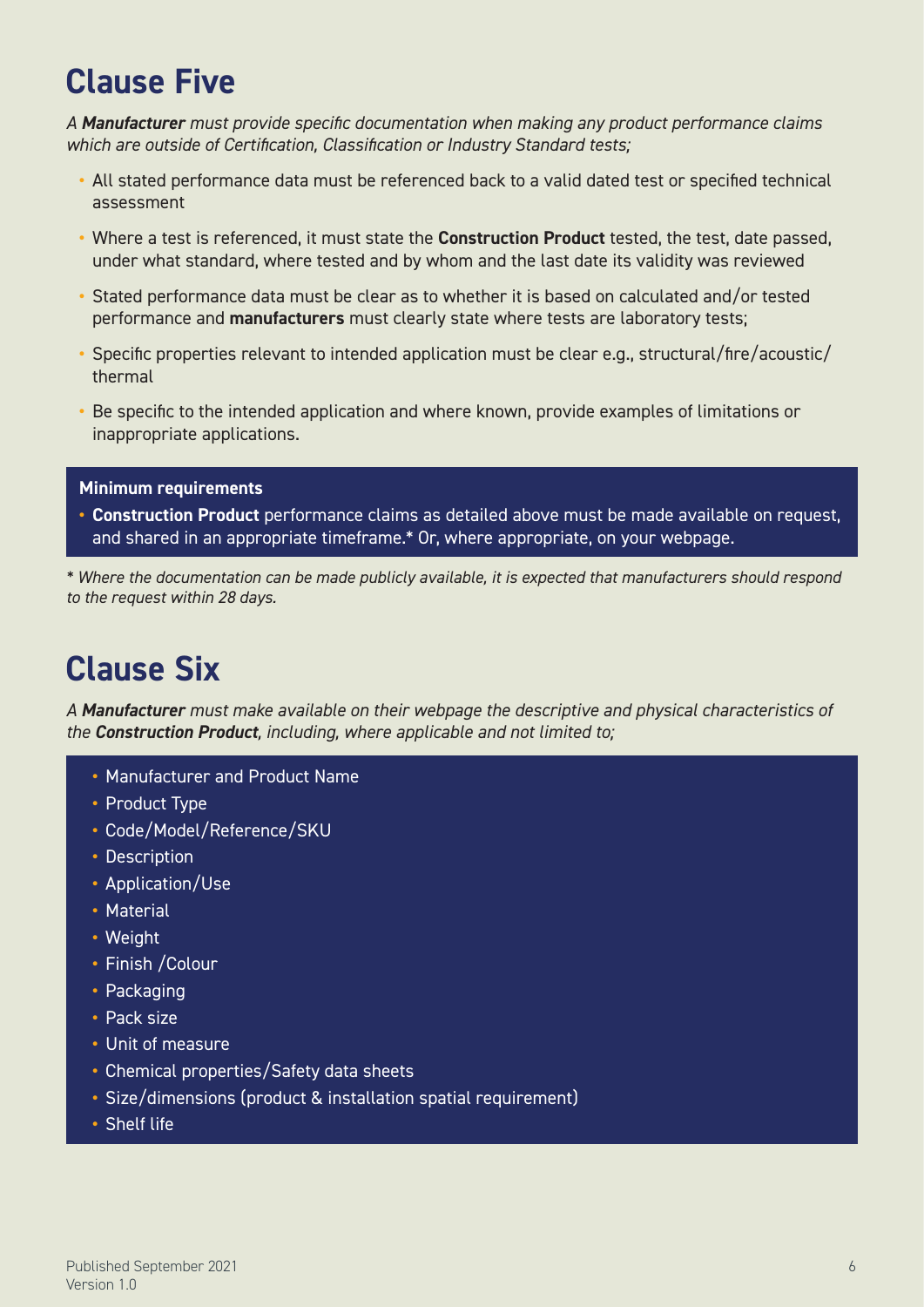# **Clause Seven**

*A Manufacturer must have a documented process ensuring all changes affecting Product Information resulting from changes to the Construction Product are identified and reflected in revised Product Information.*

#### **Minimum requirements**

- **•** The **Manufacturer** must demonstrate an internal process for reviewing the accuracy of the **Product Information** against the manufactured or bought-in product, and that there is a process for Manufacturing or Operations to advise those departments handling **Product Information** of changes brought about by a manufacturing or component change
- **•** If a change is made which would have an impact on the declared **Product Information**, then loop back to clauses #1 and #2 accordingly

### **Considerations**

- If using third party assessments of quality management systems e.g., ISO 9001 ensure that it is accredited by a National Accreditation Body and that the appropriate control systems are in place
- In addition, include internal communication to those departments handling **Product Information**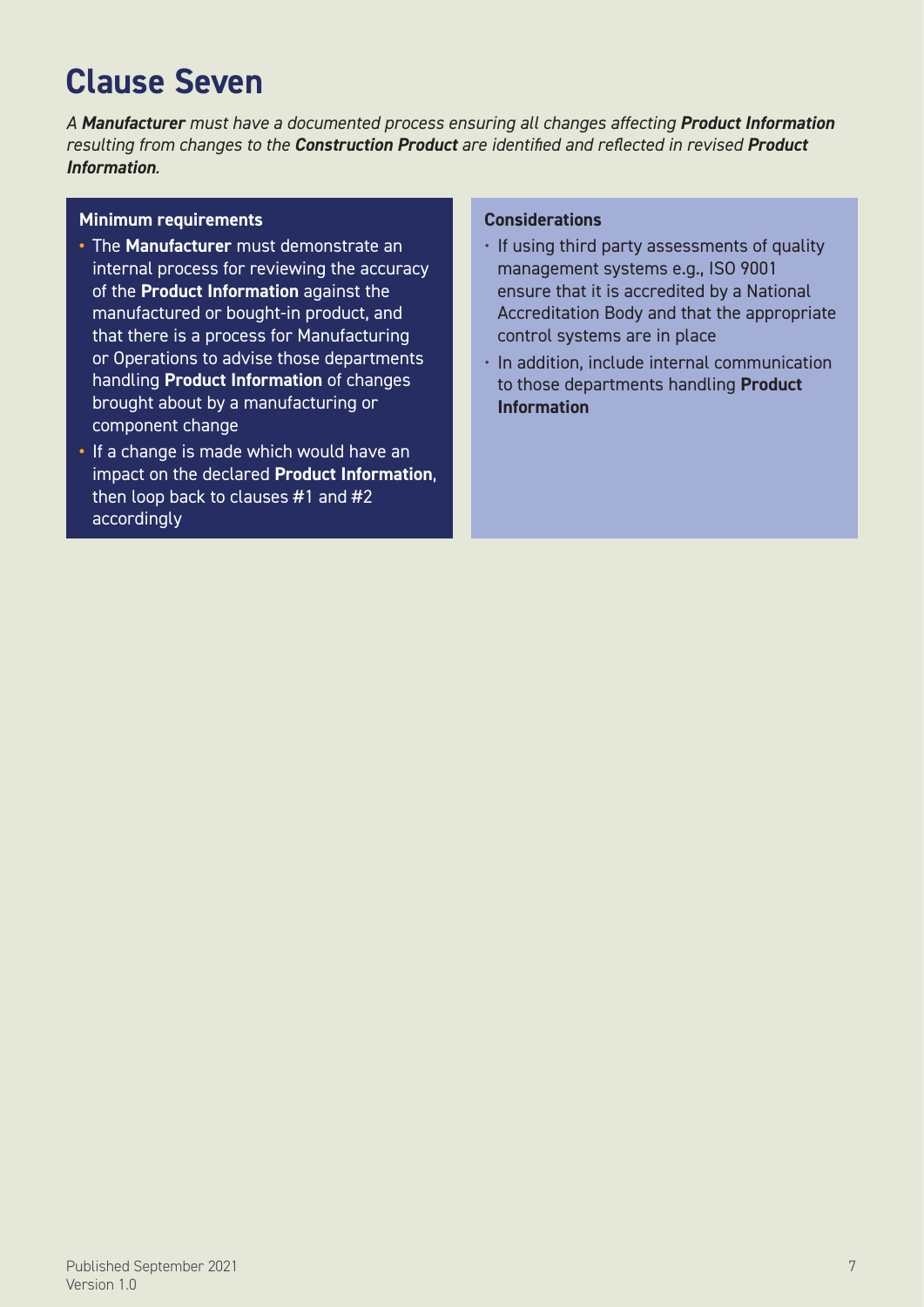# **Associated Information Clauses 8 - 9**

*Product Information must take account of the entirety of the product's life cycle and specifically beyond design and supply. These next two clauses deal with the Product Information pertinent to handling, installation, operation, maintenance, and disposal aspects of the Construction Product together with transparent disclosure of warranty and guarantee information.*

# **Clause Eight**

*A Manufacturer must publish and make easily accessible, on their webpage clear Product Information, where applicable, on handling, installation, operation, maintenance, and disposal of Construction Products.*

### **Handling**

Handling of **Construction Products** is the movement of **Construction Products** from the **Manufacturer** to point of installation and includes any intermediary storage in between the two points.

#### **Minimum requirements**

- **•** Safe manual and mechanical handling
- **•** Safe storage and transport to site to ensure the declared performance has not been compromised

#### **Installation**

Installation of a **Construction Product** is the incorporation of the **Construction Product** into the construction works for temporary or permanent use.

#### **Minimum requirements**

- **•** Safe installation and access
- **•** Interface with other products
- **•** Installation guidance to achieve tested performance
- **•** Legal requirements
- **•** Specialist equipment and tools
- **•** Specific competence level required for installation
- **•** Implications for maintaining warranties, guarantees and insurance
- **•** Inspection, testing, commissioning, and record keeping requirements
- **•** Sequencing of works

#### **Operation**

Operation of a **Construction Product** is where the completed installation has been commissioned and handed over for use.

#### **Minimum requirements**

- **•** Clear operating instructions
- **•** Safety guidance
- **•** Competence levels required in operation
- **•** Maintenance requirements and schedule
- **•** Legal requirements
- **•** Limitations of use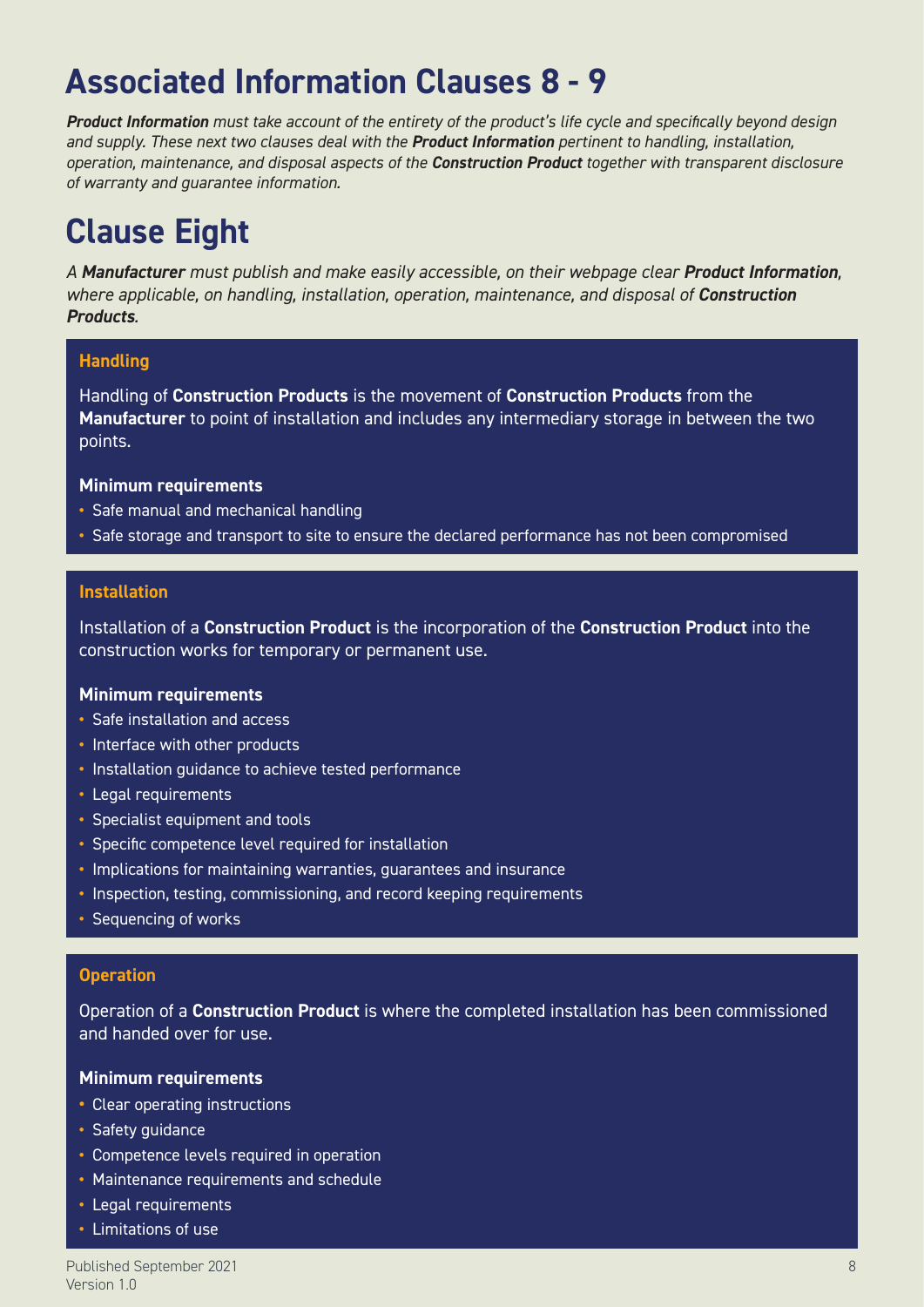#### **Maintenance**

Maintenance of a **Construction Product** is the regular inspection and required interventions to maintain the performance of the **Construction Product** in use.

#### **Minimum requirements**

- **•** Implications for maintaining warranties, guarantees and insurance
- **•** Safe access
- **•** Competence levels required to carry out inspection and maintenance
- **•** Schedule of inspection and maintenance
- **•** Replacement parts
- **•** Legal requirements
- **•** Specialist equipment and tools
- **•** Cleaning requirements
- **•** Record keeping requirements

#### **Disposal**

The disposal of a **Construction Product** is the removal from the site of waste which has occurred due to pre-installation damage, offcuts/damage during installation, post installation damage and end of life disposal.

#### **Minimum requirements**

- **•** End of life information
- **•** Recycling options (including reuse)
- **•** Safe disposal
- **•** Legal requirements
- **•** Environmental hazards

#### **Considerations**

- **Product Information** must be appropriate to audience type
- **Product Information** must be clear and instructional
- Further access to customer technical support
- Provide appropriate access to '**Product Information**' for example, via webpage, QR codes etc

# **Clause Nine**

*When making any claims of guarantees and/or warranties, the Manufacturer's webpage must state what is covered, excluded, and required to comply with its terms. The guarantee/warranty should be transparent, and in a format recognised by the relevant sector of industry.*

#### **'Construction Product' Guarantee/Warranty offered by a 'Manufacturer'**

A legally binding promise (called either a guarantee or warranty) which is a **Manufacturer's** offer of a specific remedy or a range of remedies to a named recipient and/or may refer to a building (or part of it). Depending on the terms, this could apply if the **Construction Product** does not meet its specification and/or is defective. It aims to provide assurance that the **Construction Product** can perform to the requirements of its intended use subject to correct installation, use and maintenance.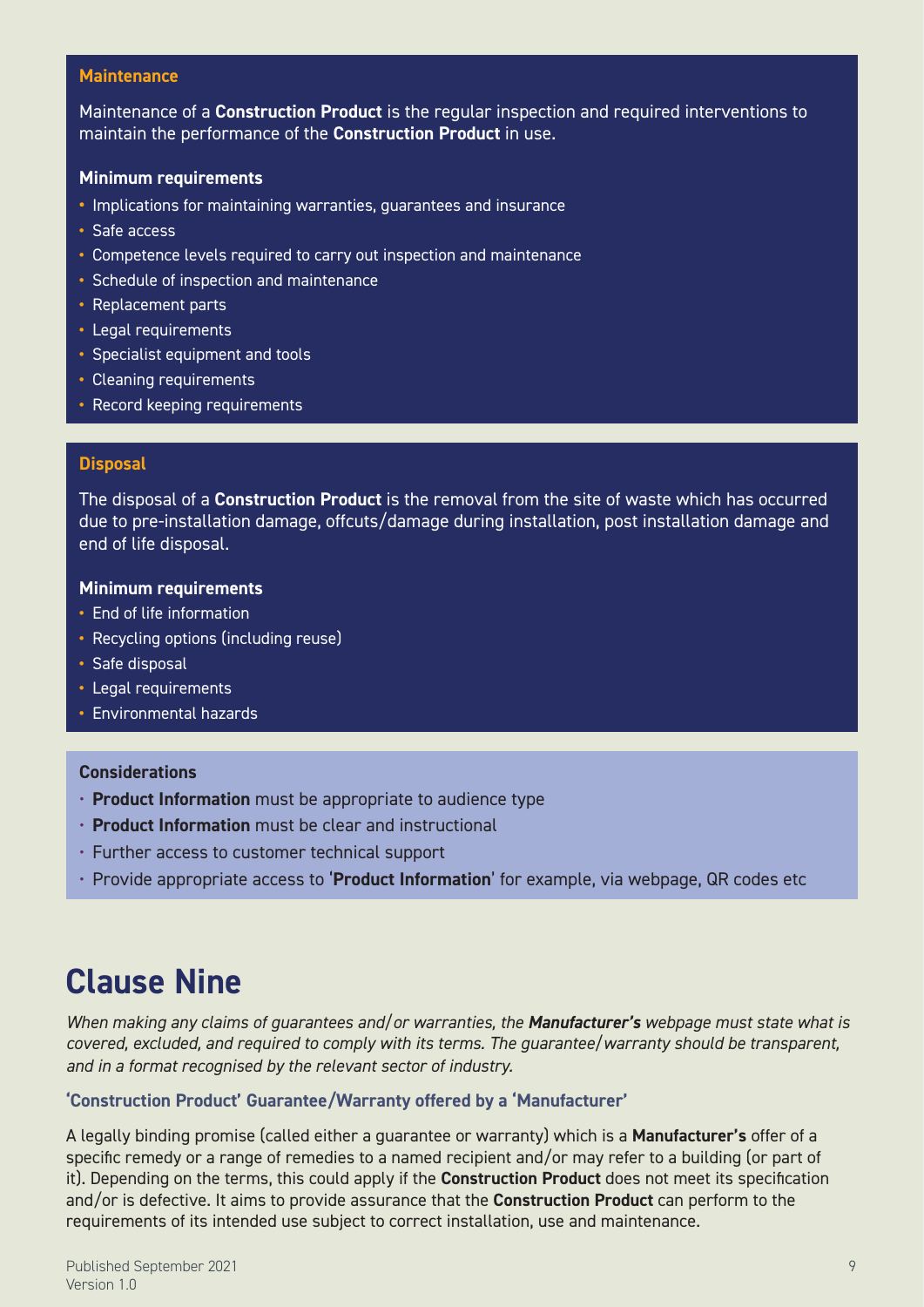#### **Minimum requirements**

#### WHAT IS COVERED?

- **•** Who is offering the guarantee/warranty and how is it underwritten?
- **•** What does the guarantee/warranty cover e.g., **Construction Products**, Installation, Design?
- **•** Who benefits from the guarantee/warranty?
- **•** Length of guarantee/warranty
- **•** What is the principal function(s) and/or performance(s) of the **Construction Product** being guaranteed/ warranted?
- **•** What is the value and/or nature of the cover?
- **•** Does the level of cover diminish over time? If so, how?
- **•** Is the guarantee transferable to another building owner, is there a limit to the amount of times you can do this, or a cost attached?

#### WHAT IS **EXCLUDED?**

- **•** What does the guarantee/warranty not cover e.g., **Construction Products** supplied by others, Installation, Design?
- **•** What function(s) and/or performance(s) is expressly excluded from the **Construction Product** being guaranteed/warranted?

#### WHAT IS REQUIRED TO COMPLY WITH THE TERMS?

- **•** A clear statement detailing any conditions on who and how the **Construction Product**/system was specified (e.g. has the **Manufacturer** been involved in the specification if it is required under the guarantee)
- **•** A clear statement of the requirements (e.g. maintenance, attendance at inspections, repairs in conjunction with the terms of the guarantee) to maintain continuity to the guarantee/warranty
- **•** What could invalidate the guarantee? e.g. withheld payment of monies related to the project, change of use of the building or modifications to the area without consultation with the guarantee provider

All the above elements are subject to the detailed terms and conditions of the relevant guarantee/warranty which should be made available on request.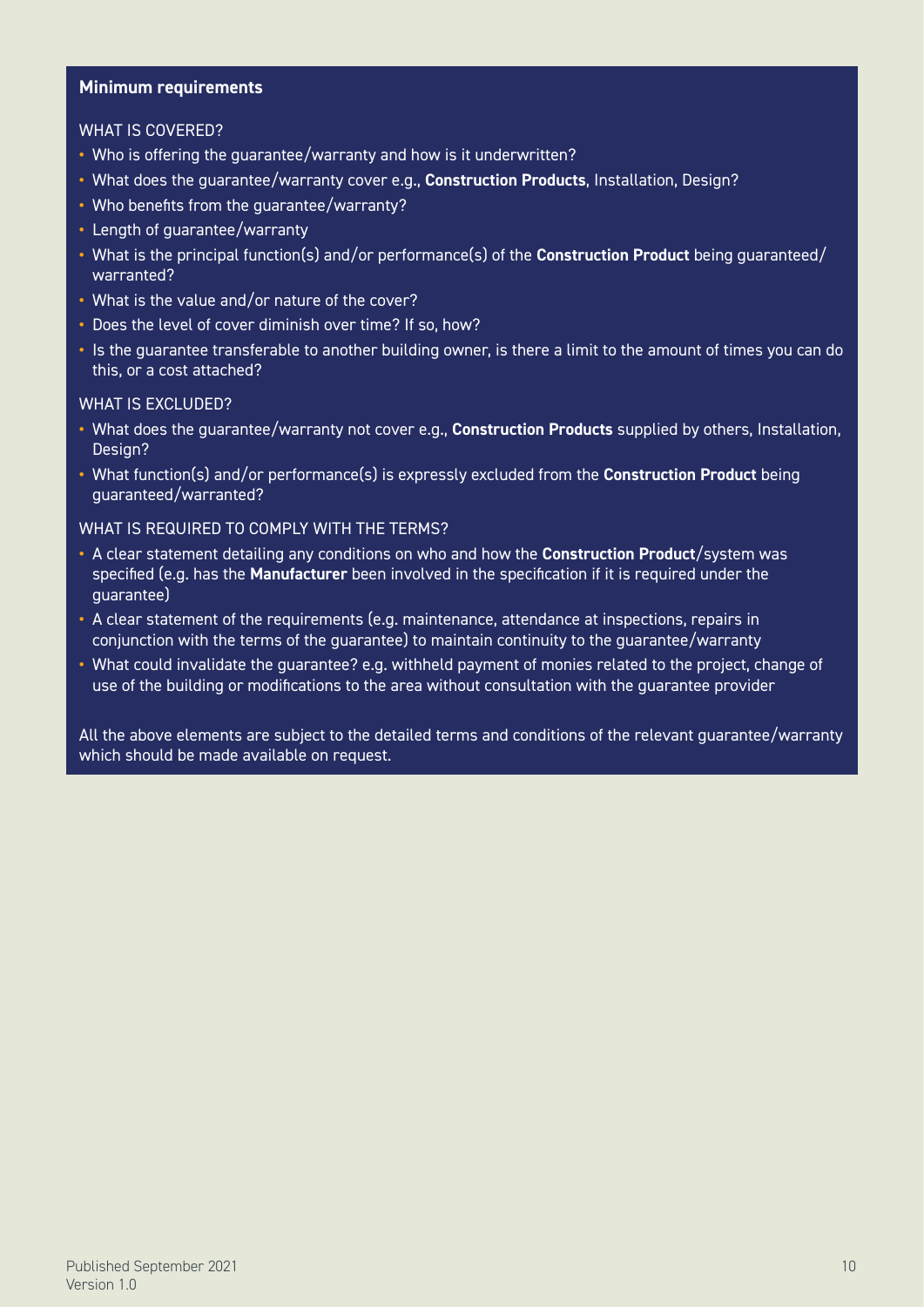# **Support and Competence Clauses 10 - 11**

*A Manufacturer must take responsibility to ensure their people are competent for the role being undertaken, and that access to advice is straightforward. Particular attention should be paid to where a team member is and is not competent to provide Product Information so that they are aware of their limitations.*

# **Clause Ten**

*A Manufacturer must ensure technical helpline contact details (telephone and/or email) are visible and accessible on their webpage.*

### **Minimum requirements**

**•** Apply appropriate signposting to contact information, e.g., 'Three-click rule', to ensure that users seeking **Product Information** assistance are not put off by the effort required to access it.

## **Considerations**

- Consider where to place contact information e.g., product page, homepage etc.
- Consider what type of contact offered will deliver access to an appropriate competent person in a timely manner

# **Clause Eleven**

*A Manufacturer must have in place a robust training programme (for new and existing personnel) to ensure that anyone conveying Product Information is competent to the level of knowledge required for their role.*

### **Minimum requirements**

- **• Manufacturers** must define a knowledge and competence matrix for all roles that are involved with **Product Information**, including all customer-facing roles
- **•** Show evidence of a maintained training and qualifications register
- **•** Demonstrate understanding from all personnel of where, due to competency, they cannot provide **Product Information**

### **Considerations**

- How you test competence following training given
- How you assess new starters' competence levels
- Consider how you extend this out to your distribution network, who are responsible for communicating your **Product Information**
- Consider circulating the CCPI throughout the business for awareness so that everyone understands the impact of their actions on **Product Information**
- Consider using a SKEB (skills, knowledge, experience, behaviour) matrix to establish competence requirements.